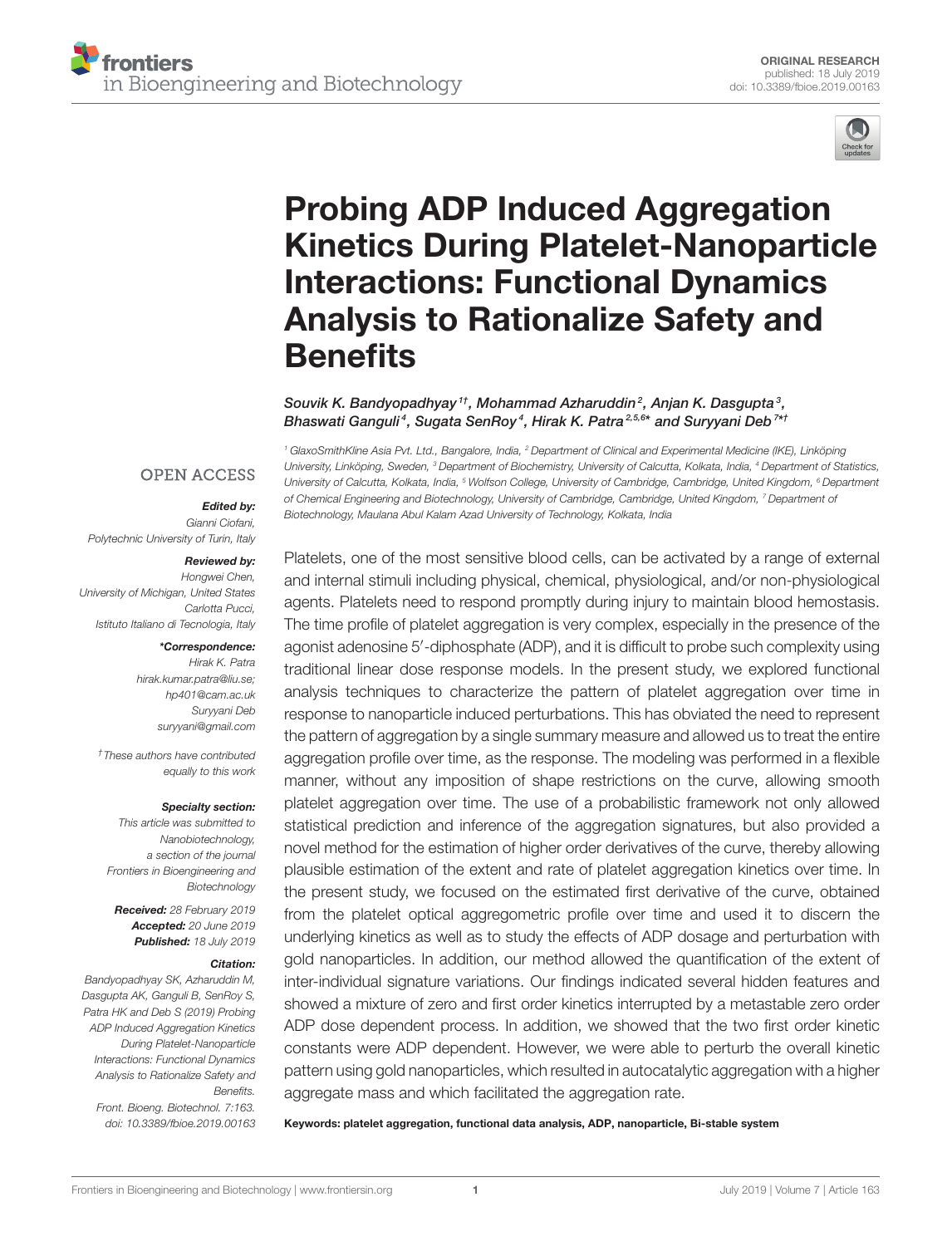# INTRODUCTION

Platelets are very small circulating blood cells, that play pivotal roles in hemostasis and blood coagulation. Upon blood vessel wall injury, platelets are activated by collagen and thrombin, which triggers a platelet aggregation cascade and initiates hemostasis [\(Packham, 1994\)](#page-10-0). Platelets release auto regulating agonists such as ADP, which activates neighboring resting platelets and thus induces aggregates (Murugappa and Kunapuli, [2006\)](#page-9-0). Among all agonists, ADP induced platelet aggregation received particular attention from researchers and clinician owing to the intriguing involvement of two types of platelet ADP receptors; the high affinity P2Y1 and low affinity P2Y12 receptors, in ADP mediated platelet aggregation (Jagroop et al., [2003\)](#page-9-1). The low affinity ADP receptor P2Y12 is known to be a specific target of anti-platelet drugs such as ticagrelor and clopidogrel; major therapeutic agents for acute coronary syndrome (ACS) [\(Dorsam and Kunapuli, 2004;](#page-9-2) [Bednar et al.,](#page-9-3) [2016\)](#page-9-3). Interestingly, low dose ADP can activate P2Y1 to form an unstable micro-aggregate that dissociates with time (known as de-aggregation). Beyond a critical dose, ADP activates P2Y12 resulting in a sharp phase transition from de-aggregation to aggregation. Under disease conditions or in the presence of antiplatelet drugs, this pattern of aggregation, de-aggregation undergoes changes [\(Maayani et al., 2001\)](#page-9-4). Although the ADP induces aggregation, the de-aggregation phenomenon has been widely known for decades, while the kinetics involved have not been well-studied or explored in depth for several reasons. For example, platelet aggregation is an inter-cellular phenomenon instead of an intra-cellular phenomenon, and has a faster kinetic rate than other physiological events such as cell division, apoptosis etc. Again, it requires the presence of permissive plasma physiological conditions to ensue, therefore, it is hard to monitor any inter-platelet modulation during aggregation under laboratory conditions. A deeper understanding of ADP induced platelet aggregation is a pre-requisite for a better interpretation of the effects during disease conditions and/or during estimation of the drug efficacy on platelet function. Insights in this area would help clinicians in treating patients according to the individual's drug response profile.

Platelets are required for an immediate response to injury, and so they are naturally very sensitive to different types of physiological or non-physiological stimuli. Therefore, nanoparticle-platelet interactions received immense attention for rationalizing both the safety and benefits of using nanoscale materials in the healthcare system. A number of metallic, polymeric, carbon based, and organic nanoforms were tested for their effectiveness as modulators of platelet functions. While nanoparticles have been reported to have pro-thrombotic (aggregator) effects in several studies [\(Radomski et al.,](#page-10-1) [2005;](#page-10-1) [Deb et al., 2007,](#page-9-5) [2011,](#page-9-6) [2012;](#page-9-7) [Oberdörster et al., 2007;](#page-9-8) [Akchurin et al., 2008;](#page-9-9) [Geys et al., 2008\)](#page-9-10), inhibition of platelet aggregation by nanoforms has been reported in very few studies [\(Shrivastava et al., 2009\)](#page-10-2).

Therefore, pharmaceutically, it is extremely important to explore the effects of nanoparticles on platelet functions. This will not only contribute to a better formulation of nanomedicines but will also reduce the hazardous side effects and limit the chances of unwanted nanoparticle pollution. At this point, it is also important to note that nanoparticle polluted air can easily evade the alveolar spaces of the lung through inhalation and can easily reach the circulation, where their main target is the platelets [\(Yamawaki and Iwai, 2006;](#page-10-3) [Chen et al., 2008\)](#page-9-11). Our group has explored the complexity of nanoparticle induced alterations in platelet function well and has established that metallic nanoparticles can affect ADP induced platelet activation [\(Deb et al., 2007,](#page-9-5) [2011,](#page-9-6) [2012\)](#page-9-7).

In all our earlier reports as well as those by others, [\(Deb et al.,](#page-9-5) [2007,](#page-9-5) [2011,](#page-9-6) [2012\)](#page-9-7) the data analysis has been performed (ignoring individual signature) in order to obtain a single summary value such as the peak aggregation rate, followed by conventional statistics on this dataset. In the present investigation, we used a novel approach, where we have considered the entire platelet aggregation signature as the outcome and which has been facilitated by the use of a recent class of methods known as Functional Data Analysis (FDA) [\(Ramsay and Silverman,](#page-10-4) [2005\)](#page-10-4). FDA constitutes a suite of methods for modeling a response curve, thus enabling us to understand the evolution of the signature over time. Furthermore, we have estimated the derivatives that enabled us to interpret the underlying kinetics, while functional regression methods enabled us to study the dependence of these on the administered drug and its dosage, as well as to quantify the extent of inter-individual signature variations.

## MATERIALS AND METHODS

## Experimental Data

We have used data sets from two different experiments performed using optical aggregometry. In the first set, platelet aggregation kinetics was studied in presence of ADP while in the second set, alterations in ADP induced platelet kinetics were measured in presence of the gold nanoparticles (AuNPs). For each individual experiment, 10 ml of blood was collected from normal healthy individuals, with their prior consent, and divided into two halves. The first half of 9 ml of blood was mixed with 3.2% tri-sodium citrate as an anticoagulant (final ratio 9:1, whole blood: citrate) and was incubated at room temperature for 5 min. This citrated blood was then centrifuged at  $200 \times g$  for 10 min to obtain platelet rich plasma (PRP) from the supernatants. Platelet poor plasma (PPP) was obtained by centrifugation of the PRP at  $1,500 \times g$  for 10 min and PPP served as a blank during aggregation study. From the remaining 1 ml of the blood, 0.5 ml blood was mixed with ethylenediaminetetraacetic acid (EDTA) for counting the platelet numbers using an automated cell counter (SysmexSF3000), to confirm that platelet counts were in the normal range (150,000-450,000/ $\mu$ L). The effects of ADP and AuNP on platelet aggregation were measured using standard optical aggregometry techniques, flow cytometry, and optical microscopy. ADP concentrations were chosen according to an individual response owing to large inter-individual variations, from very low to high (to enable us for the detection of deaggregation to aggregation). The ChronoLog instrument (Model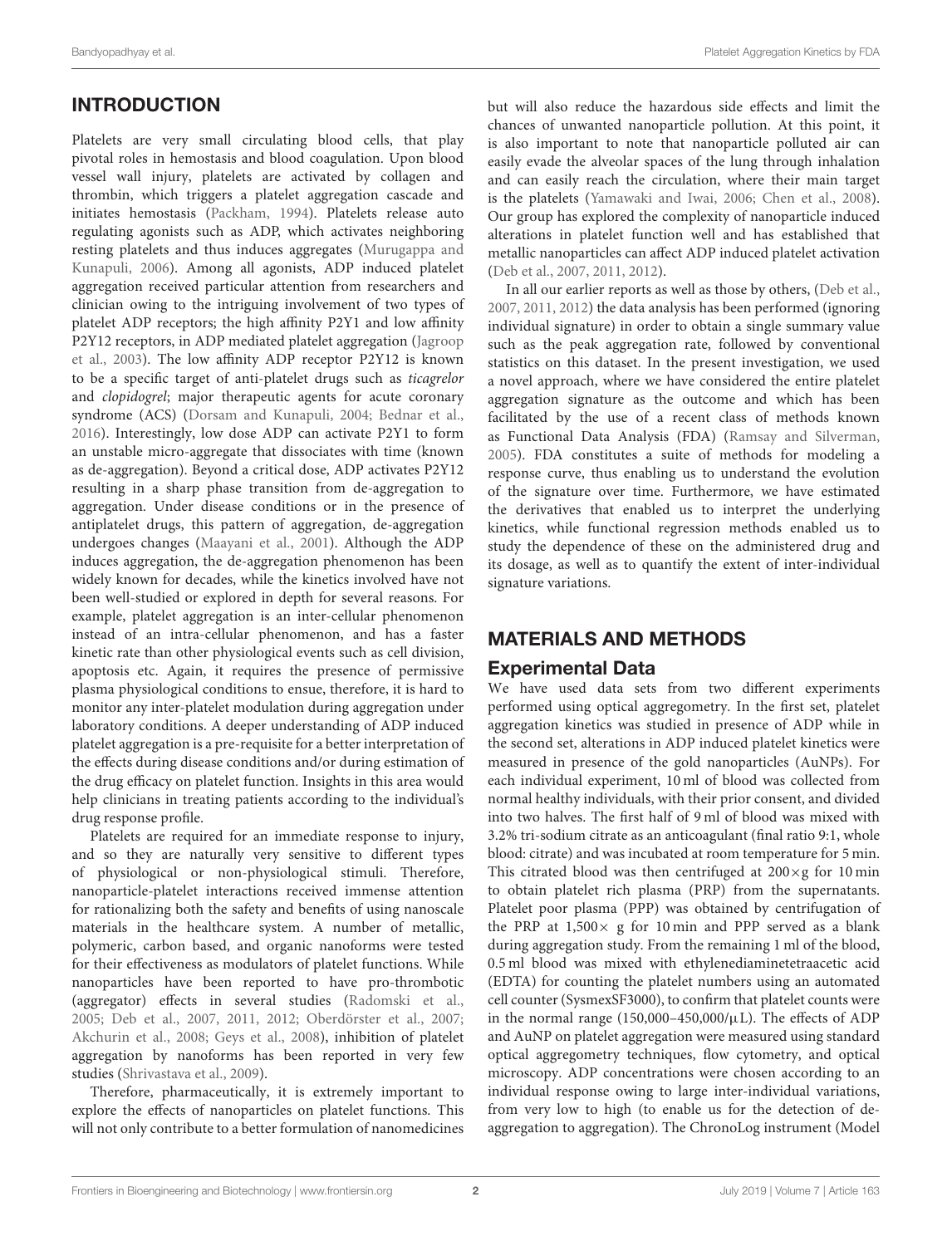530BS) was used to study platelet aggregation, and a BD Facs Calibur flow cytometer was used to study platelet activation and a Nikon eclipse Ti microscope was used to observe and image the platelets aggregates.

To assess ADP induced platelet aggregation kinetics, a similar as above PRP was prepared from the blood of a healthy normal individual with normal platelet counts and was treated with different ADP (Chrono-log corp, Havertown, PA) concentrations (varying from low to high). The platelet aggregation kinetics was measured for approximately 6–7 min. To determine the effects of nanoparticle perturbation on platelet aggregation,  $40 \mu$ M AuNPs with hydrodynamic diameters of 20 nm were used as optimum candidate metallic nanoparticles to assess their effects on platelet function. We have previously reported that a specific nanosystem can induce optimum pro-aggregatory effect on platelets [\(Deb et al., 2011\)](#page-9-6). We prepared the AuNPs by citrate reduction of HAuCL<sup>4</sup> (Arora Matthey Limited, Kolkata, India) as we have previously reported [\(Deb et al., 2007,](#page-9-5) [2011,](#page-9-6) [2012\)](#page-9-7). A detailed description of AuNP preparation, microscopy, optical aggregometry and flow cytometric detection of AuNP induced platelet activation is provided in the **[Supplementary Materials](#page-9-12)**.

#### Statistical Analysis

Let  $y_i(t)$  denote the percentage of platelet aggregation observed at time t for the ith subject, where  $t = (t_1, t_2, \ldots, t_L)$  denotes the set of L times at which observations are recorded for each subject;  $i = 1, 2, ..., n$ . Functional data analysis assumes a model of the form,

$$
y_i(t) = f(t) + \epsilon_{it} \tag{1}
$$

where,  $f(t)$  is an underlying unknown signal which is assumed to be smooth and  $\epsilon_{it}$  denotes random noise. Note that no additional assumptions are made about the true signal except that it is smooth i.e., second order derivatives exist and are continuous.

We shall first represent  $f(t)$  using a truncated polynomial spline basis [\(Ruppert et al., 2003\)](#page-10-5). These are a set of flexible basis functions which allow the underlying function  $f(t)$  to depart from linearity, without imposing any restrictions on its shape. More specifically, we assume  $f(t)$  of the form

$$
f(t) = \sum_{j=0}^{p} \beta_j t^j + \sum_{k=1}^{K} u_k (t - \kappa_k)_+^p, \qquad (2)
$$

Where,  $\kappa_1$  <  $\kappa_2$  < ... <  $\kappa_K$  are K knots and  $(\beta_0, \ldots, \beta_p, u_1, \ldots, u_K)$  are the unknown regression coefficients. Here we have used  $p<sup>th</sup>$  degree truncated basis function defined by

$$
(t - \kappa_k)_{+}^{p} = \begin{cases} (t - \kappa_k)^p, & \text{if } (t - \kappa_k) > 0 \\ 0, & \text{if } (t - \kappa_k) < 0 \end{cases}
$$
 (3)

The degree of the piecewise polynomials is set at 5 to ensure that the estimated functions as well as its estimated derivative are smooth curves [\(Ruppert et al., 2003,](#page-10-5) [2009\)](#page-10-6). Furthermore, we assumed that the coefficients of the basic functions are random variables which are normally distributed with zero mean and

variance  $\sigma_u^2$ . Such an assumption can be shown to impose a smoothness on the shape of the estimated  $f(t)$  by effectively imposing a penalty on the contribution of each basis function and leads to what is called the Linear Mixed Model (LMM) (Ruppert et al., [2003\)](#page-10-5) formulation of penalized splines, a well-studied model in statistical literature.

The advantage of such a model formulation is that it allows us to use standard Best Linear Unbiased Prediction (BLUP) based inference [\(Robinson, 1991\)](#page-10-7) and confidence estimation, as well as to implement our analysis using standard software packages developed to fit an LMM. An interesting consequence of our model is the possibility to use BLUPs to derive an estimator of the first and higher order derivatives of the curve,  $f(t)$ .

The above model can also be easily extended to include covariate information and/or additional individual heterogeneity in responses, which is not explained by the regression model. For example, a simple model incorporating information on the dose for the first data set can be written in the form of;

$$
y_{dj} = f_1(t_j) + \sum_{d=2}^{7} I_d f_d(t_j) + \epsilon_{dj}
$$
 (4)

where  $f_d(t)$  denotes the model based mean platelet aggregation at time t in response to dose  $d$  of a drug and  $I_d$ 's are indicators that a subject has been assigned to the corresponding dose, d. As before, the functions,  $f_d(t)$  are unknown and assumed to be smooth, modeled using a fifth-degree truncated spline.

We could have extended the modeling strategy by introducing another covariate which is an indicator of whether the blood sample received nanoparticles and it can model the effect of nanoparticles as a smooth function of time. However, we take a simpler course where we use the previous model representation of Equation (4) i.e.,

$$
y_{dj} = f_1(t_j) + \sum_{d=2}^{10} I_d f_d(t_j) + \epsilon_{dj},
$$
 (5)

where  $f_d(t)$  is defined as before. Here  $d = 1, 2, ..., 5$ corresponding to five doses of ADP while  $d = 6, 7, \ldots, 10$ corresponds to the same dose of ADP along with the addition of nanoparticles. An estimate (denoted by <sup>∧</sup>) of the effect of nanoparticles for the  $s^{\text{th}}(s = 1, 2, ..., 5)$  dose level  $(\hat{h}_s(t_j))$  can be obtained by subtracting the two estimated curves i.e.  $\hat{h}_s(t_j) =$  $\hat{l}_{(5+s)}(t_j) - \hat{l}_{s}(t_j)$ ;  $s = 1, 2, ..., 5$  where  $\hat{l}_d(t_j) = \hat{f}_1(t_j) +$  $\hat{f}_{d}\left(t_{j}\right),\;d\,=\,2,\ldots,10.$  The overall estimate of the effect of the nanoparticle is obtained by taking the mean of  $\hat{h}_s(t_j)$ ; s =  $1, 2, \ldots, 5.$ 

#### Differential Equation Models

Our FDA model formulation allows exploring the dynamic system, using the fitted first and second derivatives. The advantage of FDA is that we can map the variable (y) with its velocity  $\left(\frac{dy}{dt}\right)$  using a linear function and then explore the nature of the dynamic system  $\frac{df(t)}{dt} = f(y)$  without any model presumption. In fact, the model  $f(y)$  automatically emerges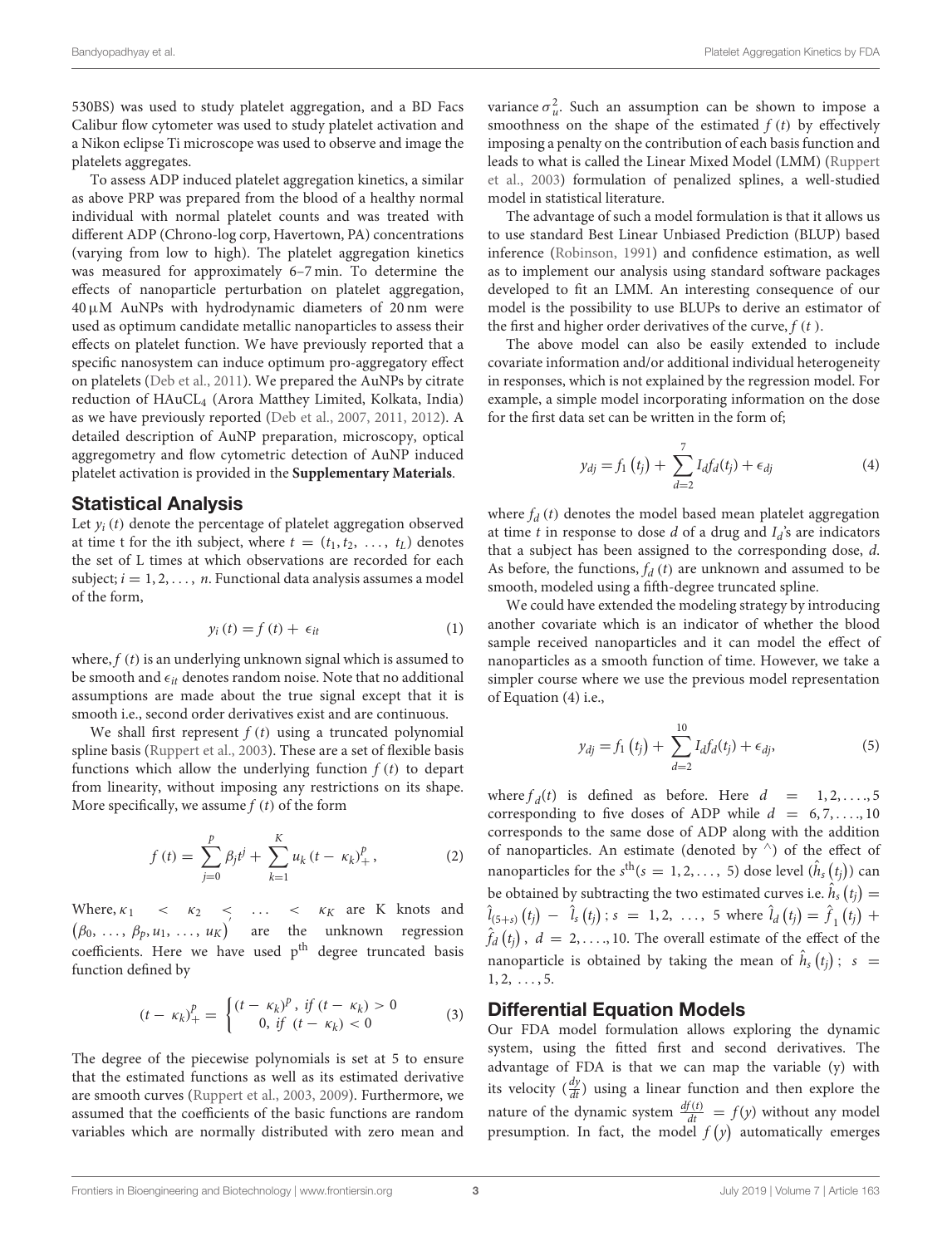from the data set y. For simplicity, we shall be referring to the first derivative as "velocity" and the second derivative as "acceleration." Using an LMM framework and the technique of BLUP, we can obtain the predicted platelet aggregation profiles. Note that based on the representation of  $f(t)$  from Equation (2), the first derivative (velocity) and the second derivative (acceleration) are as follows:

$$
\frac{df(t)}{dt} = \sum_{j=1}^{p-1} j\beta_j t^j + \sum_{k=1}^{K} p u_k (t - \kappa_k)_+^{p-1}, \quad (6)
$$

$$
\frac{d^2 f(t)}{dt^2} = \sum_{j=2}^{p-2} j(j-1)\beta_j t^j + \sum_{k=1}^{K} p(p-1)u_k (t - \kappa_k)_+^{p-2}.
$$
 (7)

A closer inspection of Equations (6) and (7) reveals that it is of the same functional form as that of Equation (2) and hence has a LMM representation. The estimated derivative curve is then obtained by replacing the parameters and the random effects in Equation (6) by estimated parameters  $\hat{\beta} = (\hat{\beta}_0, \ldots, \hat{\beta}_p)^T$  and the predicted random effects of  $\hat{\mathbf{u}} = (\hat{u}_1, \ldots, \hat{u}_K)^{'}$ , respectively obtained from Equation (2). For a fixed dose of ADP, a way to describe the linear dynamical system would be to assume a differential equation of the form

$$
\frac{\widehat{df(t)}}{dt} = \gamma_0 + \gamma_1 \widehat{f(t)} + e_t, \tag{8}
$$

The form of the above equation suggests that regressing the predicted velocity function on the predicted platelet aggregation is equivalent to regressing the predicted velocity with the predicted fits where  $e_t$  is the random error assumed to be normally distributed with a zero mean and variance  $\tau^2$ ,  $\gamma_0$  is the intercept and  $\gamma_1$  is the slope of the linear regression.

Dropping the assumption of linearity, we can extend the model in Equation (8) by assuming that the predicted derivative is a smooth function of the predicted platelet profile. In effect, we fit a model of the form,

$$
\widehat{\frac{df(t)}{dt}} = \gamma_0 + g\left(\widehat{f(t)}\right) + e_t.
$$
\n(9)

i.e., we do not impose the constraint of a linear differential equation but assume that the velocity curve is related to the platelet aggregation curve via some smooth but otherwise unknown function g. As before, we model g using truncated basis functions in an LMM framework, thus allowing for a data driven estimation of the function g.

#### RESULTS

# Model Fitting and Estimation of Nanoparticle Effect

In **[Figure 1](#page-3-0)**, we show the percentage of platelet aggregation for different concentrations of ADP. In general, the percentage of platelet aggregation increases with an increasing dose of ADP



despite their different interim kinetic profiles. **[Figure 2](#page-4-0)** shows the effect of AuNP on the ADP induced platelet aggregation profile. Apparently, the profiles of the two groups (with and without AuNP) are similar with an exaggerated platelet aggregation activity in the group receiving nanoparticles. However, the kinetic pattern of individual aggregation induced by respective ADP concentration differs, while treated with AuNP. A critical ADP concentration observed as previously reported [\(Deb et al.,](#page-9-6) [2011\)](#page-9-6) where promotion of aggregation profile is profound in AuNP (**[Figure 2A](#page-4-0)**) and showed a drastic increase in final aggregation from nearly 10% to more than 60% (**[Figure 2B](#page-4-0)**).

<span id="page-3-0"></span>schematic platelet response.

**[Figure 3](#page-4-1)** shows the observed and model-based estimates of percentage of the average platelet aggregation as a function of time (upper panel), while the bottom panel shows the observed model-based estimates of the pointwise first and second derivatives of the mean curve. Note that the latter two can be interpreted as the velocity and the acceleration curves. At any fixed point of time, the three curves measure respectively, the extent of platelet aggregation (after filtering out the noise), the instantaneous rate of change of platelet aggregation, and the instantaneous change in this rate. Thus, for example, a positive value of the velocity curve and a negative value of the acceleration curve denotes that aggregation increases at that point in time, but that there is a deceleration in the rate at which it increases. **[Figure 3](#page-4-1)** is based on data corresponding to the administration of  $1.32 \mu$ M ADP. The detailed fits, means, and velocity for platelet aggregation obtained for all ADP concentrations for the first experiment have been elaborated on in **[Figure S1](#page-9-12)**. Similar plots have been provided in the **[Supplementary Materials](#page-9-12)** for the nanoparticle experiment on platelets. **[Figure S2](#page-9-12)** represents ADP induced platelet aggregation and **[Figure S3](#page-9-12)** represents the same experiment (platelets from same donor, same ADP concentration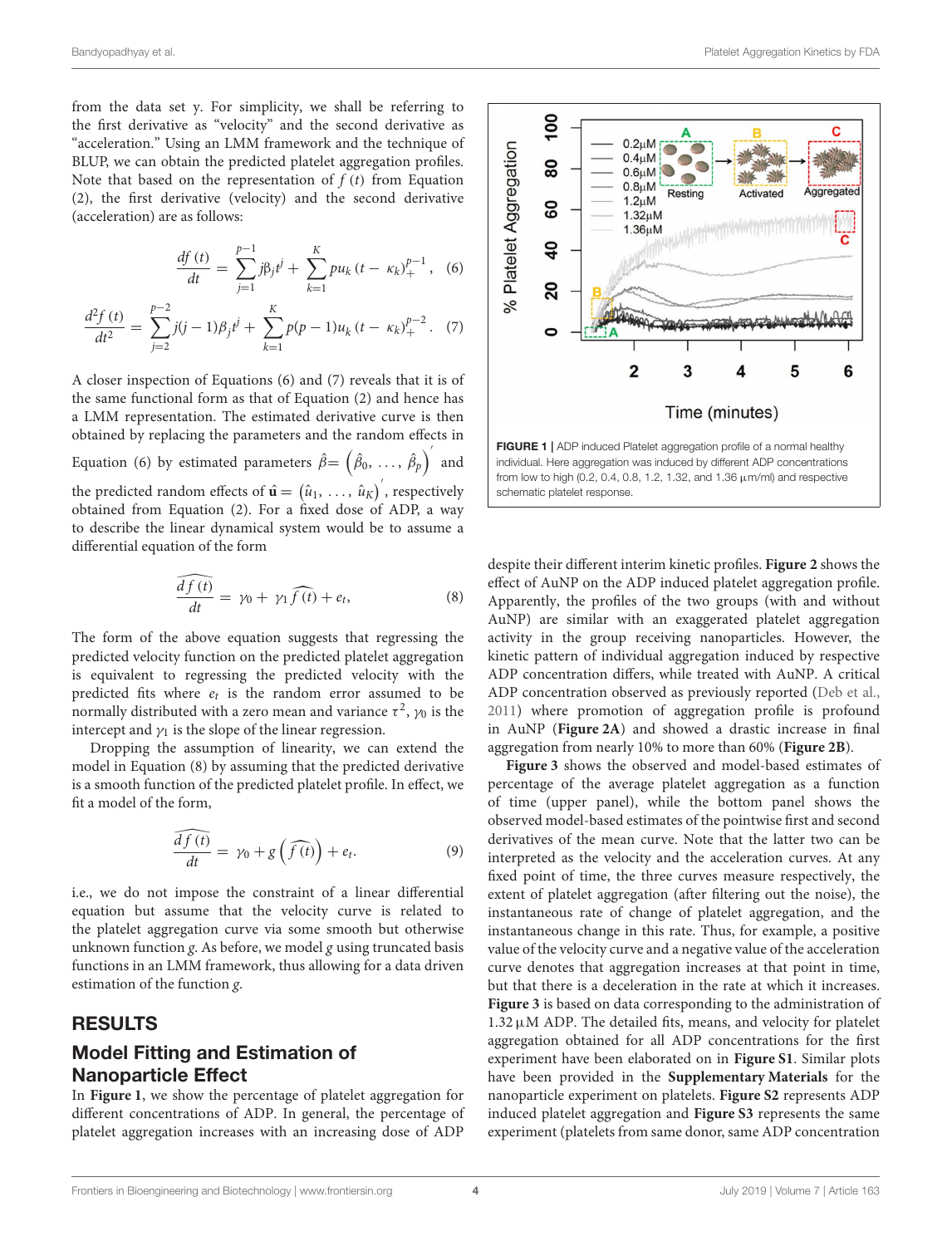

<span id="page-4-0"></span>and execution of the experiment in the same time) with AuNP  $(20 \text{ nm}, 40 \mu M)$ .

**[Figure S1](#page-9-12)** shows that for all doses of ADP, there is an initial elevation in the graph (increase in aggregation), followed by fluctuations and plateau formations. With increasing ADP doses, increased steepness and height of the initial elevation, was also observed. After the initial elevation, we observed a reduction in the percentage of platelet aggregation, which was inversely proportional to the ADP dose, and in the final dose, no reduction was observed in the platelet aggregation profile. The derivative



<span id="page-4-1"></span>FIGURE 3 | The observed percentage of platelet aggregation over time in response to administration of  $1.32 \mu$ M of ADP together with model based estimates of the mean percentages, and point wise first and estimated second derivatives of the mean curve. The first derivative measures the velocity of aggregation while the second derivative measures the corresponding acceleration. A horizontal line indicating zero velocity and acceleration is also plotted for reference. The gray shaded region is the 95% confidence interval.

curves are approximately convex in nature, implying that platelet aggregation is increasing at a decreasing rate. The findings from the derivatives are consistent with our previous observation of initial aggregation followed by stabilization [\(Deb et al., 2011\)](#page-9-6). All the derivatives dipped below zero within a time span of 2 to 3 min. With an increased dosage of agonist (ADP), the time to dip increases, signifying that the stabilization process is being deferred. Features related to acceleration are consistent with an initial upward movement of the platelet aggregation demonstrated by the upward trend in the acceleration curves, which corresponds to an initial increase in velocity.

General findings from the nanoparticle perturbation experiments had largely similar features. However, with the addition of nanoparticles a striking difference in the curves was observed at low to medium ADP dose. Despite the fact that each curve showed similar initial features with a steep rise for the first three doses, the initial elevation induced by AuNP (**[Figure S3](#page-9-12)**) was sharper than that for ADP alone (**[Figure S2](#page-9-12)**). The elevation was so significant that for the medium dose level of ADP ( $1.6 \mu$ M), the shape of the curve was similar to that of ADP at a higher dose. Interestingly, a similar pattern was observed for the velocity curves. With the introduction of AuNP, the velocity of ADP induced aggregation at a dose of  $1.6 \mu$ M, resembling that of higher doses of ADP alone. These findings are consistent with the fact that ADP concentration near critical concentrations can induce increased platelet aggregation similar to how higher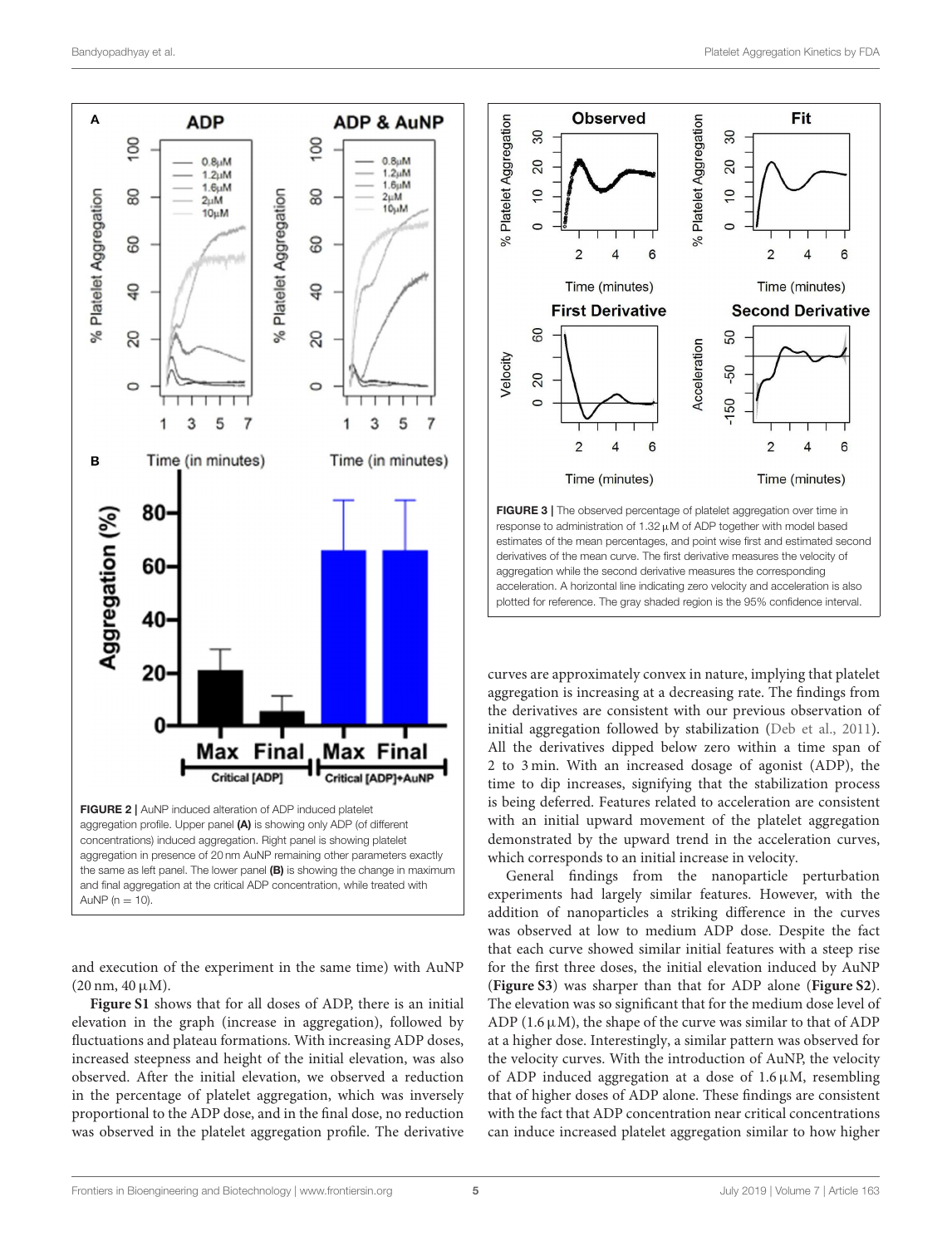concentrations of ADP induced aggregation, if AuNP is present in the medium (plasma). A detailed visual representation of how AuNP can affect platelet aggregation has been summarized as a "nano effect plot" in **[Figure 4](#page-6-0)**.

### Differential Equation Model Results

We fit Equation (8) for all the seven dose levels of ADP for the first data. **[Table 1](#page-6-1)** shows the results of the model fitting. The  $\gamma_0$ 's (slope) and  $\gamma_1$ 's (intercept) are of the same sign and with an increase in dose, the  $\gamma_0$ 's increase. Thus, with an increase in ADP concentration, the rate of platelet aggregation increases but with time the rate diminishes steadily as it tries to acquire a steady state. However, if we see the adjusted  $R^2$  (Adj.  $R^2$ ) values, which is an indicator of the model fit, it is clear that a linear differential equation is more appropriate for medium to higher doses of ADP.

In the context of platelet aggregation, a linear dynamic system does not seem to be a perfect model, particularly for low doses of ADP, and hence we fit the more general regression model in Equation (9). The results of the fit, with the confidence interval for the two datasets, are shown in **[Figures 5](#page-7-0)**, **[6](#page-7-1)**.

Once the dynamic system is defined, we can then subject the same to test the stability analysis that reflects the sensitivity of the system with respect to perturbation around the steady state.

As was deduced, for higher doses of ADP, the dynamic system behaves linearly. We clearly observed that the rate of platelet aggregation decreased with a decrease in platelet aggregation percentage. In short, with an increased dose of ADP, an increasing initial rate of platelet aggregation was observed, which was also accompanied by a steeper decrease in the rate of platelet aggregation. The kinetics of platelet aggregation is consistent with the findings presented in **[Figure 5](#page-7-0)** and in the upper row of **[Figure 6](#page-7-1)**. However, with the addition of nanoparticles, a change in these patterns was observed (lower row of plots in **[Figure 6](#page-7-1)**). At low doses of ADP, the rate of aggregation decreases from zero, but, after a certain amount of platelet aggregation, the rate shoots up and tries to stabilize at zero velocity. We also observed this feature at the medium ADP concentration, albeit the initial velocity was not zero. The rate of platelet aggregation formation starts from a moderate value, decreases rapidly, shoots up, and then decreases comparatively slowly to reach zero velocity. The trajectory for this can be viewed as a combination of two features, where initially the rate goes down and then rises, after which it starts to drop. The initial feature is similar to that of the behavior of platelet aggregation for lower doses of ADP along with AuNP. Platelet aggregation at higher doses of ADP in combination with AuNP, demonstrated the exaggerated version of the second feature for the medium dose level. Contrary to its counterpart, with the introduction of AuNP, the platelet aggregation sharply increases initially and then starts to decrease sharply to reach zero velocity.

## **DISCUSSION**

In the present study, we had three main objectives: (a) to construct a platelet aggregation model using aggregometric experimental data, (b) to use model parameters to describe the aggregation/de-aggregation phenomenon in activated platelets, and (c) to assess the response, to reference agonist ADP while perturbing with gold nanoparticles.

Born's platelet aggregometry [\(Paniccia et al., 2015\)](#page-10-8) (chronolog) based platelet aggregation test (**[Figure S8](#page-9-12)**) is an easy, smart and most widely used gold standard technique to measure platelet functions in diseases, such as ACS, and bleeding disorders [\(Kottke-Marchant and Corcoran, 2002;](#page-9-13) [Hayward, 2008;](#page-9-14) Guha et al., [2009a,](#page-9-15)[b;](#page-9-16) [Hayward et al., 2009\)](#page-9-17) to name a few. In addition, this technique allows the measurement of aggregation in plasma or whole blood and hence, the native physiological conditions are maintained, unlike other molecular techniques like flow cytometry [\(De Cuyper et al., 2013\)](#page-9-18) and western blot [\(Reid et al.,](#page-10-9) [1990\)](#page-10-9) where a buffer is used. Despite several advantages of optical aggregometry, only a few parameters, like final platelet aggregation, average slope, lag time, and the area under the curve, are being encased as the output result from the aggregometry study, which are insufficient for the interpretation of the whole physiological kinetics behind the complete aggregation process (**[Figures 1](#page-3-0)**, **[2](#page-4-0)** and **[Figure S7](#page-9-12)**). Therefore, this real-time aggregometry kinetics has the potential to probe the dynamics of platelet functions, but owing to the lack of advanced analytical tools, the complete dataset does not contain any information about changes of platelet physiology during aggregation and the correlation of these changes with the normal physiological system. On the other hand, existing molecular techniques can track the changes within platelet micro-environments; however, they are only capable of delivering limited information about the inter-platelet physiology or dynamics during aggregation. A complete understanding of hemostasis is not possible until we have a clear idea about platelet aggregation kinetics (inter-platelet interaction) during aggregation. We believe that the present report will help further understand the pathological condition, and consequently will help clinicians in better managing patients during disease onset and progression. To the best of our knowledge, there is almost no biological tool that explores platelet kinetics using inter-platelet interactions as its key component. Therefore, in the present study, we have extracted detailed features of platelet aggregation (from optical aggregometry) under agonist (in this case ADP) and nanoparticle (AuNP) perturbation conditions, using a linear mixed model in functional data analysis to better understand the fundamental platelet aggregation process.

The LMM formulation has several advantages for this purpose. First, it can be fitted using standard software such as the nlme package of R [\(Pinheiro et al., 2019\)](#page-10-10). Second, the use of a linear mixed model framework allows the use of established techniques such as BLUP for estimation of the platelet aggregation profiles, as well as the estimation of the instantaneous velocities and accelerations (**[Figure 3](#page-4-1)**). The first and higher order derivatives proved to be a useful pointer to the shape of a curve. In biomedical settings, this is useful as it reveals a clearer idea about how the response changes with changes in the continuous covariates.

We found that the velocity of aggregation always decreases with time in the presence of a higher agonist (ADP) concentration (last panel in **[Figures S1, S2](#page-9-12)**), with a sharp and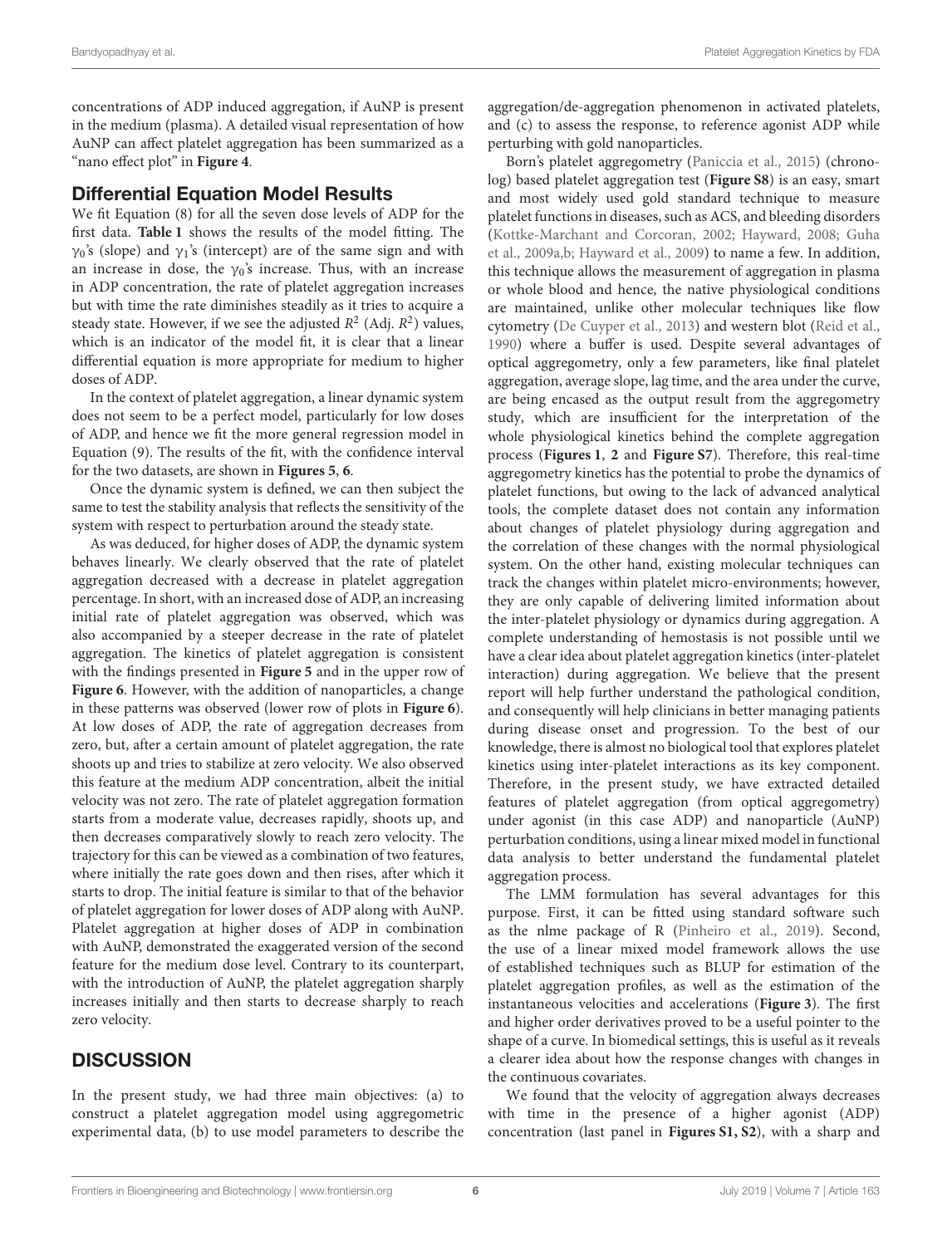

<span id="page-6-0"></span>TABLE 1 | Table showing the estimated coefficients of Equation (8) for all the seven dose levels of ADP for the first experiment.

<span id="page-6-1"></span>

|                 | $0.2 \mu g$   | $0.4 \mu g$   | $0.6 \mu g$   | $0.8 \mu g$   | 1.2 µց        | 1.32 $\mu$ g  | 1.36 μg      |
|-----------------|---------------|---------------|---------------|---------------|---------------|---------------|--------------|
| $\gamma_0$ (SE) | 1.49(0.62)    | 8.34(1.68)    | 8.84(0.98)    | 46.41 (2.46)  | 66.13(2.55)   | 68.5 (1.88)   | 80.10(0.75)  |
| $\gamma_1$ (SE) | $-0.24(0.17)$ | $-1.31(0.29)$ | $-1.28(0.15)$ | $-2.62(0.15)$ | $-4.02(0.16)$ | $-2.02(0.06)$ | $-1.5(0.02)$ |
| Adj. $R^2$      |               | 0.04          | 0.13          | 0.39          | 0.56          | 0.69          | 0.95         |

The coefficients in bold have  $p < 0.05$ . Here,  $\gamma_0$  and  $\gamma_1$  are the respective slope and intercept of the fitted linear regression. The numbers in bracket indicate the Standard Errors (SE). The Adj.  $R^2$  value is an indicator of the model fit with higher values indicating a better fit.

steep aggregation pattern. In contrast, low to medium agonist concentrations  $(0.2-1.2 \mu M)$  in **[Figure S1](#page-9-12)**) could increase the velocity in some cases when there is de-aggregation. This increasing pattern of velocity is presumably the signature of de-aggregation. The physiological significance of increasing and decreasing velocity patterns could be explained as follows: a) at higher ADP concentrations, the platelets are incorporated into the aggregation process over time and hence available resting platelets become reduced over time, resulting in a decrease in velocity; b) on the other hand, in the presence of low to medium ADP concentrations, platelets oscillated between aggregation and de-aggregation states as lower ADP concentrations are insufficient for triggering an intense aggregation. Therefore, the loosely bound aggregates or micro aggregates (local minima in the curves) become destabilized (de-aggregation) after a certain time, which results in increased velocity. In this context, another important perspective should also be mentioned; platelets contain granules (alpha and dense) with many small molecules and agonists and ADP is one of the main agonists in the alpha granule [\(Flaumenhaft, 2003\)](#page-9-19). Upon activation, platelets release their granular content and ADP released from the granules plays a crucial role in further maintaining the aggregation process

via the activation of neighboring platelets. Platelets have two ADP receptors, P2Y1 and P2Y12, where P2Y1 requires a very low ADP concentration, although its activation is insufficient for the formation of stable platelet aggregates, whereas P2Y12 activates at higher ADP concentrations and is responsible for stable aggregate formation [\(Jagroop et al., 2003\)](#page-9-1). Therefore, in lower ADP concentrations (as described in **[Figures S1, S2](#page-9-12)**), P2Y1 possibly becomes active and triggers mild platelet activation which helps form unstable aggregates or microaggregates that destabilize (de-aggregation) over time. Interestingly, sometimes this mild activation can stimulate the release of sufficient ADP from the granules itself, leading to an increased global ADP concentration, which triggers the next phase of aggregation by activating the neighboring platelets. Thus, this is to reconfirm that platelets are going through oscillations of aggregation and de-aggregation behavior as described in **[Figures S1, S2](#page-9-12)**. The crucial final fate of activated platelets (de-aggregation, mild aggregation, or hyper-aggregation) is dependent on the balance between global effective concentrations of ADP and the fraction of activated purinergic receptors (P2Y1 or P2Y12) at that time. In a complex biological system, the presence of two distinct stages is a typical signature of a bistable system. Such bistability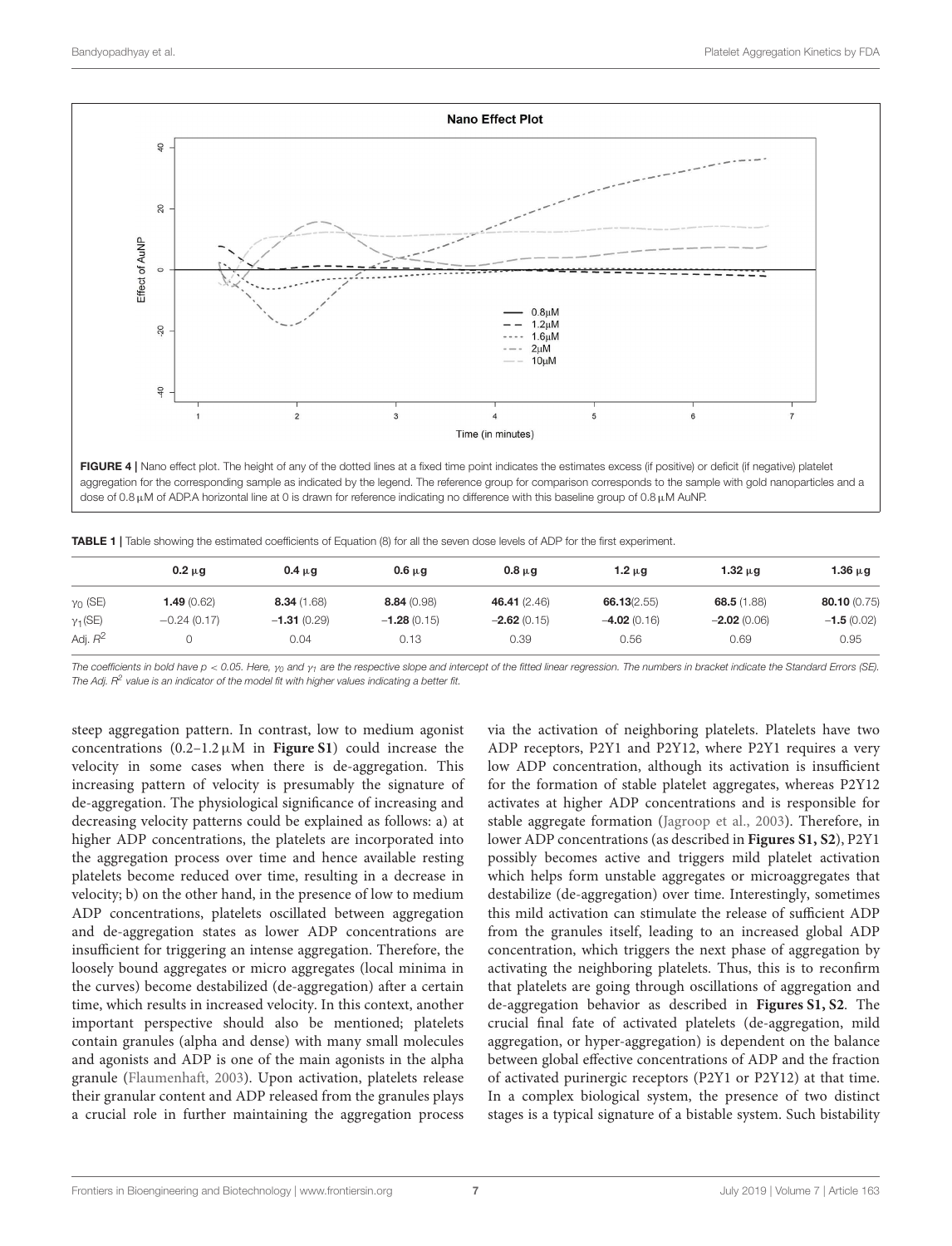

<span id="page-7-0"></span>FIGURE 5 | Fitted curve for agonist experiment. Here result of the fit obtained from (9). The predicted velocity is plotted at fitted values of the platelet aggregation. The solid line represents the fit while the shaded portion is the computed 95%confidence interval. To facilitate comparison, all the plots have the same vertical axis limits. A solid line at zero velocity is also drawn for reference.



<span id="page-7-1"></span>FIGURE 6 | Fitted curve for nanoparticle experiment. Result of the fit obtained from (9) has plotted here. The predicted velocity is plotted at fitted values of the platelet aggregation. The solid line represents the fit while the shaded portion is the computed 95% confidence interval. The first row of plots represents the fits for different levels of ADP only. The second row represents the fits for ADP with the fixed concentration of nanoparticles (AuNP 40 nm). To facilitate comparison, all the plots have the same vertical axis limits.

is exhibited in the case of platelet aggregation as demonstrated in **[Figure 5](#page-7-0)**. Except at a high ADP concentration  $(1.36 \,\mu\text{M})$ , the platelet aggregation process has two steps. First, there was a staircase phenomenon where the rate of change of thrombus size was oscillating between first order kinetics and zero order kinetics, which corresponded to the generation of a number of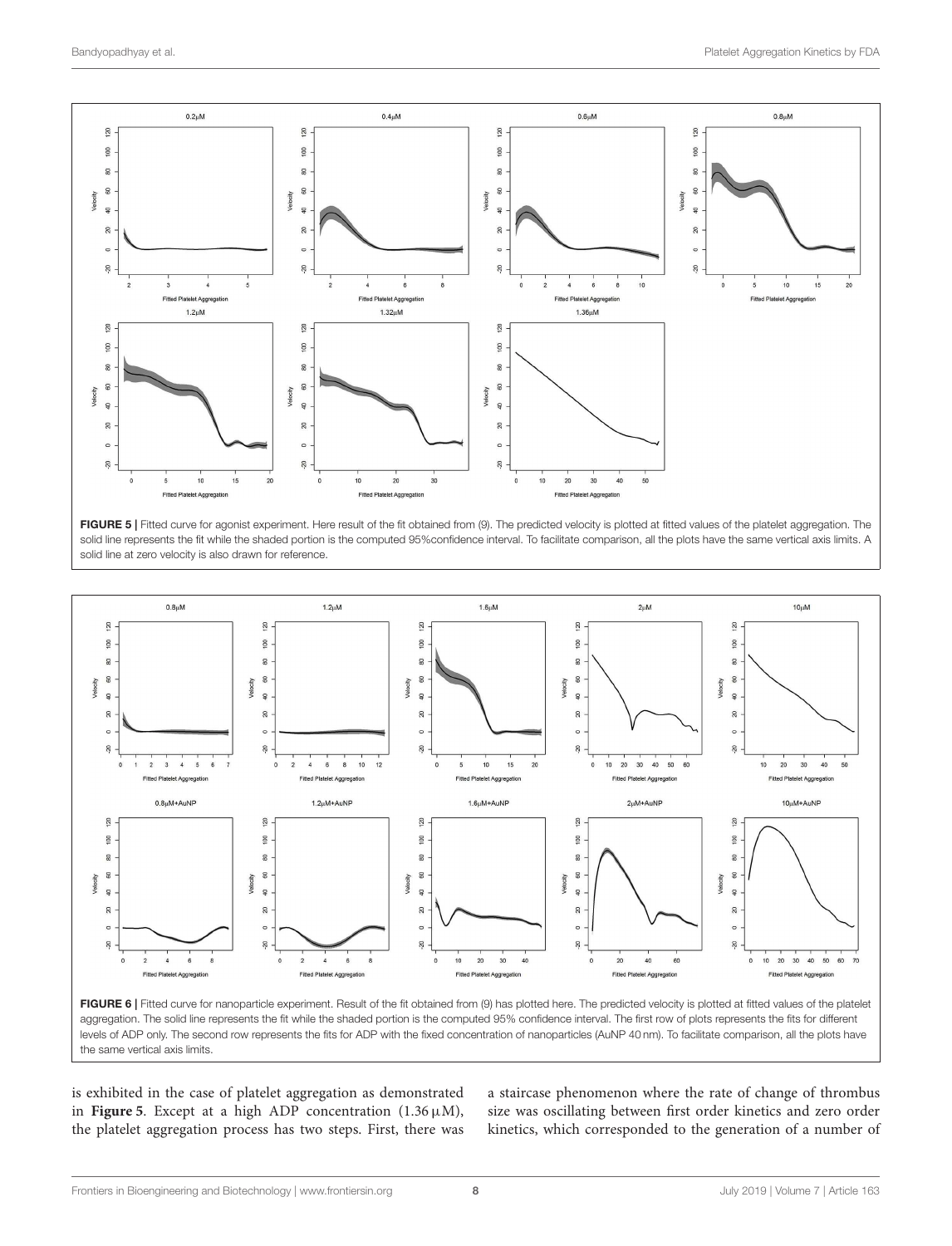unstable local minima. After reaching a critical mass, the velocity underwent a sharp drop and stabilized at zero, which resulted in the formation of a stable aggregate, which represents a global minimum in the curve. This bistability is possibly due to the interplay between two purinergic receptors and the resultant release of ADP stored in granules. In the presence of a high ADP concentration, only one purinergic receptor (P2Y12) plays a major role in platelet aggregation and thus the aggregation process becomes first order.

In a previous study, we showed that  $40 \mu M$  of AuNPs with a hydrodynamic diameter of 20 nm (**[Figure S5](#page-9-12)**) is the most potent perturbing agent of platelet stability in the presence of a critical concentration of ADP (**[Figure 2](#page-4-0)**, **[Figures S6, S7](#page-9-12)**) [\(Deb et al., 2011\)](#page-9-6). In the present study, where AuNPs of the same diameter and concentration induced perturbation of platelet aggregation, three remarkable features were uncovered. First, it has been derived that average fluctuation of velocity and in some cases the rate of change of platelet aggregation were much higher compared to those of only ADP induced aggregation (**[Figures 2](#page-4-0)**, **[3](#page-4-1)**, **[6](#page-7-1)**, **[Figures S2, S3](#page-9-12)**). Second, during aggregation, the local minima (pseudo-steady point) and global minimum (steady point) were higher in case of AuNP induced aggregation (**[Figure 6](#page-7-1)**). This indicates that the masses of initial

microaggregates and final aggregates were higher in the presence of AuNP. A summary of AuNP induced platelet aggregation is illustrated in **[Figure 7](#page-8-0)**. Lastly, we have shown that the rate of platelet formation was only reversed (positive) for the AuNP, at the critical ADP concentration where a de-aggregation to aggregation jump was observed (**[Figure S4](#page-9-12)**). This is consistent with our earlier claims about the critical ADP concentration dependency of nanoparticle effects on platelets [\(Deb et al.,](#page-9-6) [2011\)](#page-9-6). We have developed a "nano effect plot" to easily track and monitor this critical ADP concentration pertaining to the nanoform effects on functional platelet aggregation profiles (**[Figure 4](#page-6-0)**). This will certainly give us a rational choice about their risk-benefits profile, while also developing nanoformulations for biomedical applications.

# **CONCLUSIONS**

It can be deduced that platelet aggregation is a bistable system, where the transition from one phase to another is dependent on the ADP concentration and purinergic receptor interplay. This interplay is greatly influenced by the nanoparticles in an autocatalytic way, resulting in a higher aggregate mass both at the pseudo-stable point and stable point. This effect was

<span id="page-8-0"></span>